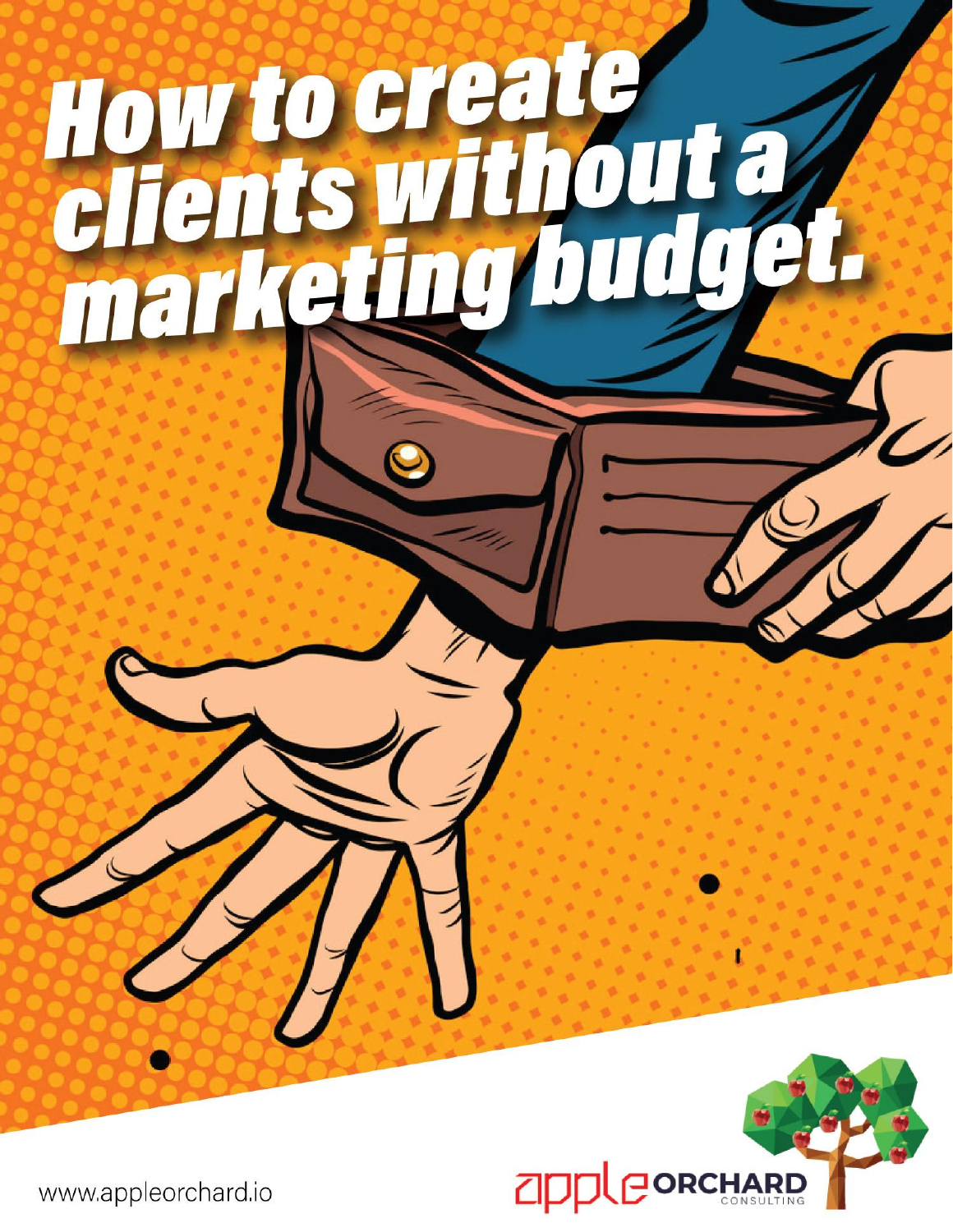

**Let's get this out of the way. You do not GET clients. You CREATE them. Use the following 12 ways to build a profitable revenue generating machine with little or no money.** 

The key to marketing, and ultimately creating new clients without little or no money is not being known for the thing you do. Financial planning, financial services, financial research, etc. or whatever it is you do is a commodity, your services are a commodity.

The method to creating more perfect-fit clients is to be recognized as an expert in your field, a specialist with trustworthy credentials that establishes your credibility. How does one become an expert? The traditional path is to spend a lifetime in the industry and earn relevant educational certifications and degrees. But the traditional method takes a long time and is impractical for the new entrepreneur who wants to enter the business arena as a player.

There are alternative paths to reach the goal of being recognized as an expert.

Here are 12 ideas:

## **1. Learn about what's important in your industry today and become current.**

Every commercial niche has one or more trade magazines. Obtain a few back copies, three at least, and read them cover to cover, particularly noting the editorials as their topics are what's currently on the minds of the industry leaders. You should understand and adopt the opinion of the lead editorial from the lead magazine in that genre. The editors and writers know what is best for their industry. You should be adept on the subject and have an opinion or two of your own, of course, as you are an industry expert.

## **#APPLEORCHARD** www.AppleOrchard.io/tools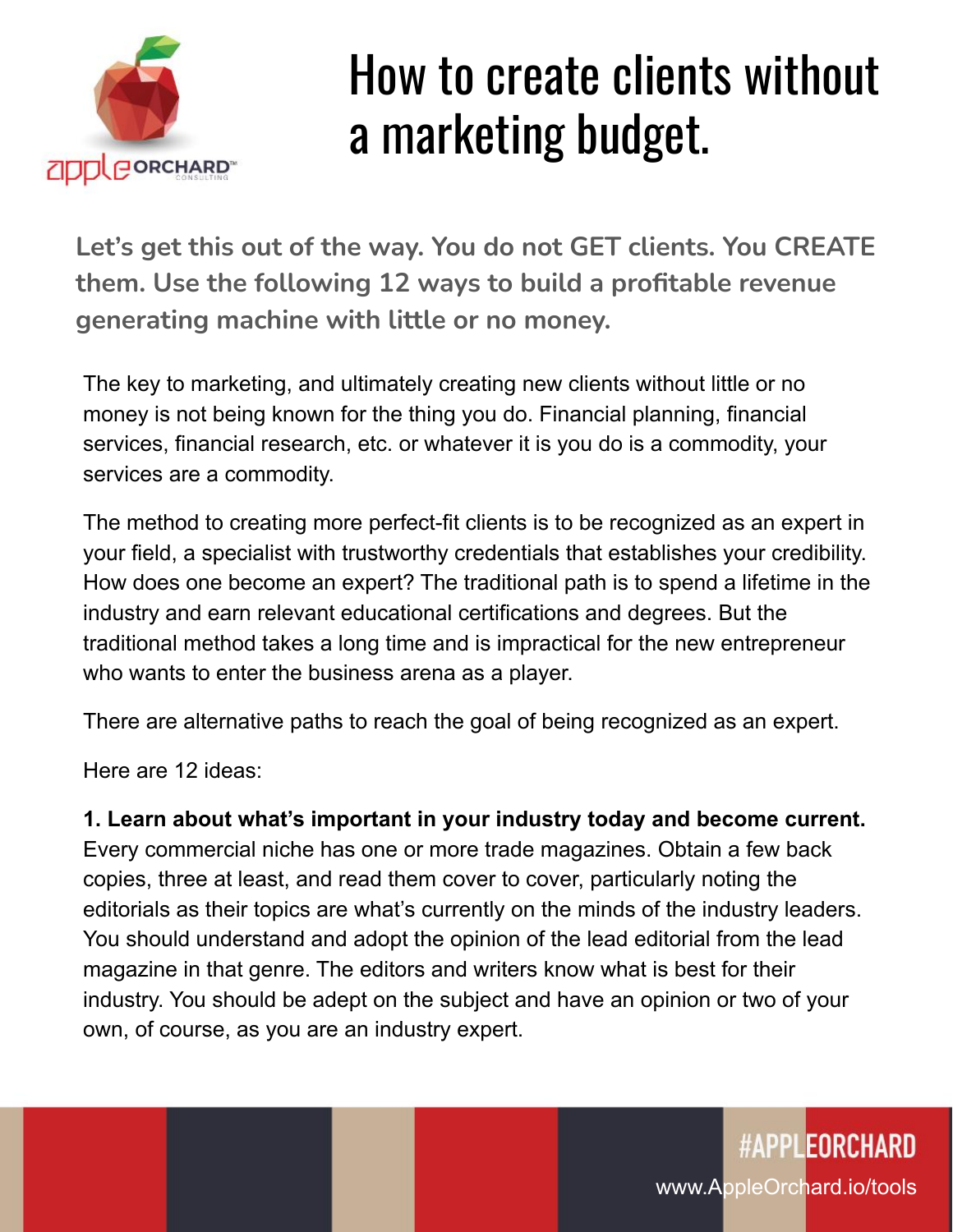

**2. Note the advertisements.** These will also tell you what's new and important to the industry, as well as what the leading businesses are talking about and selling.

**3. Write an article and submit it for publication in one of the industry magazines.** This often isn't as hard as it seems. Once done, you are a published writer in the industry. If you have trouble getting an article published, write a letter to the editor or respond to one; that's easier, and it will start the process going. People will see your name and read your material.

**4. Create a blog on your website.** Begin to communicate with your market, discussing industry issues and creating an open forum with you as an expert. Highlight your involvement, as well as your diverse commitment to the industry. You can further establish your credentials and publish your materials, including press releases, articles, and so forth.

**5. Create interviews through podcasts (video or audio) based on your blog entries.** Post the video on YouTube. You can separate and post your audio to iTunes. Some people find it easiest to start with a simple Zoom interview and then can repurpose the video, audio portions which can be published to iTunes, Spotify etc. as a podcast and even transcribed as a text-based newsletter.

#### **Related: Join our Refluencer Project to learn how to Interview your way to more leads. www.Refuencer.co/interview**

**6. Offer to speak at a local college.** Just about everyone lives near a university, college, state school, technical school, or some other bastion of higher learning. Offer a professor or department head the opportunity to have you speak at a forum run by the professor or department head on a subject relevant to you and the educator's interest group—at no charge, of course.

www.AppleOrchard.io/tools

**#APPLEORCHARD**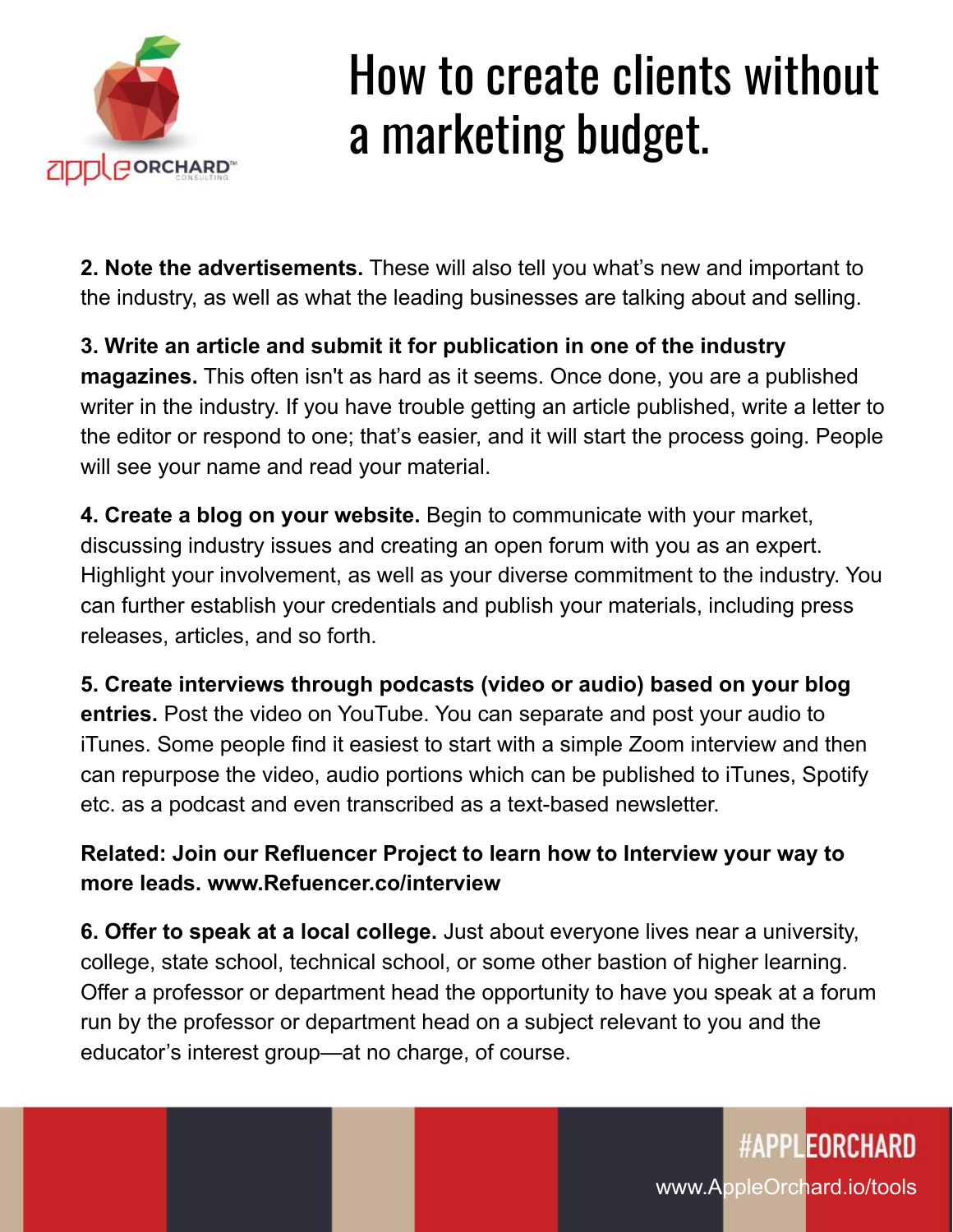

**7. Programming. Offer a local club, association, Co-working space, or service organization the opportunity to have you speak on a relevant subject both at no charge.**

**8. Run your own seminar or collaborate and create a joint workshop.** This is a smart way to continue to build your credentials, and to collaborate with other professionals.

**9. Become a corporate speaker.** If your subject matter has commercial application, you may be able to get a local business to let you speak after hours, during lunch, or at a business meeting. Being a public speaker at leading businesses and corporations adds to your credentials.

**10. Create video and Livestreams.** Creating and sharing relevant video content is always a fast track to creating authority. Livestreams, webinars, and Questions and Answers segments are the shortcut to new leads you are looking for. .

**11. Join a national trade organization for your industry and offer to write a monthly column on interesting aspects of the industry for the organization's newsletter or magazine.** Of course, mention your name and business at the end to insert yourself subtly and tastefully. Be sure your article at least includes a byline with your web address. Now that you're writing a monthly column for the industry trade magazine, you must be a respected expert.

**12. Optimize your website as a lead generation sales funnel.** The challenge with most websites is they are giant online brochures with page after page after page of stuff that is irrelevant. Your visitors are ONLY looking for ONE THING; how to solve their problem, or fulfill their desire. If you are not specifically doing that in the frst 5 seconds, then they will leave. Streamline your website to focus on the biggest challenge of your perfect-fit client.

### **#APPLEORCHARD** www.AppleOrchard.io/tools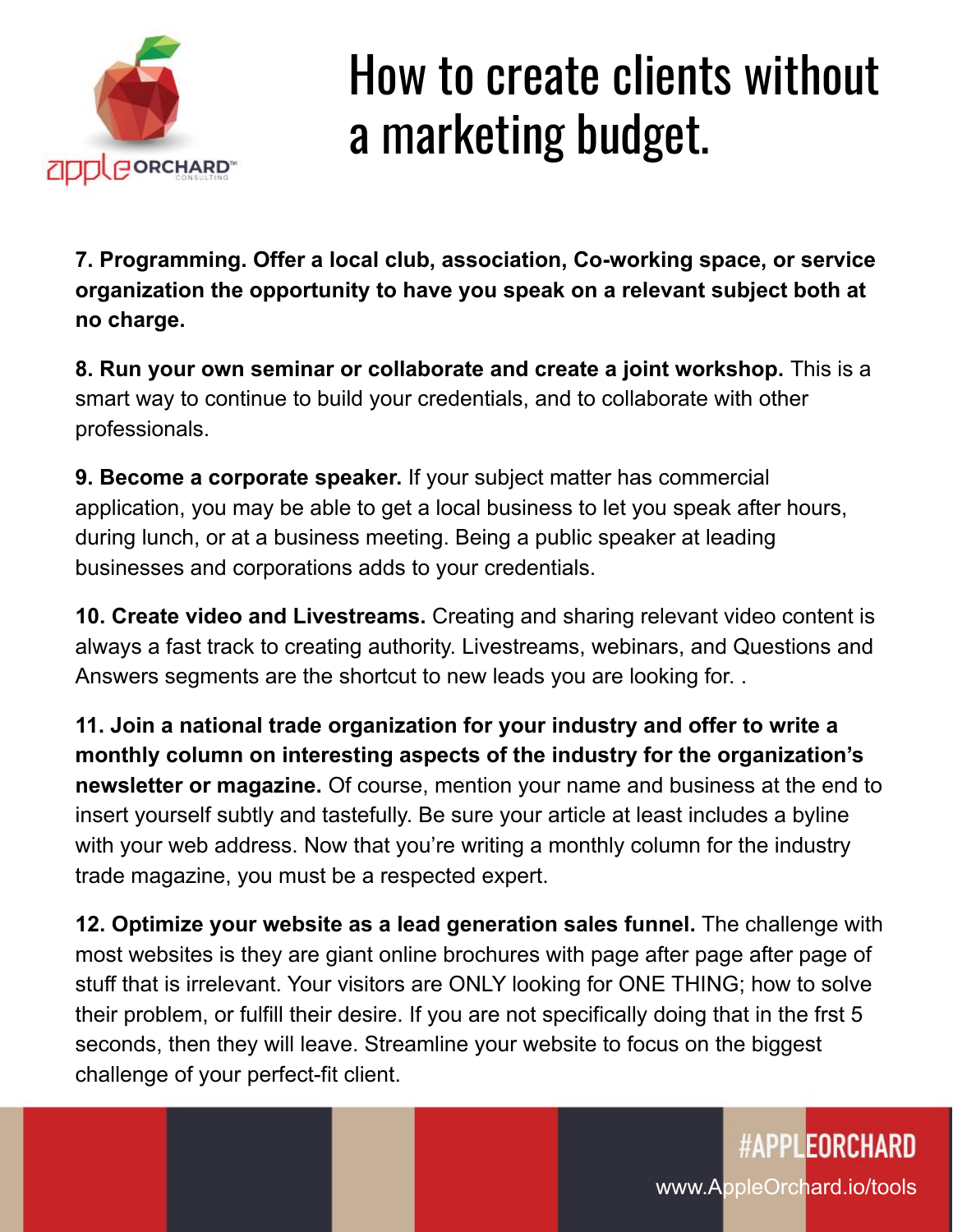

#### **NEXT STEPS:**

Now that you have begun to cement your reputation into a solid foundation of respectability, you can compound and leverage your expertise around your area of interest. In the end, marketing yourself as the expert, and most importantly, a guide and resource leads to more business.

#### **Step 1: Figure out who the hell you are and what makes you special.**

Make a list of the following, and **only put 1 thing total in each category**:

- What I'm Exceptional at:
- What I'm Good at:
- What I Suck at:
- What (Competitor) Is Exceptional at:
- What (Competitor) Is Good At:
- What (Competitor) Sucks At:

Once you have done **both**, try to see a pattern between what you're a fucking *rockstar* at, what you suck at, and your competitor's prospective list.

 $\overline{\phantom{a}}$  , and the contribution of the contribution of the contribution of the contribution of the contribution of the contribution of the contribution of the contribution of the contribution of the contribution of the  $\overline{\phantom{a}}$  , and the contribution of the contribution of the contribution of the contribution of the contribution of the contribution of the contribution of the contribution of the contribution of the contribution of the  $\overline{\phantom{a}}$  , and the contribution of the contribution of the contribution of the contribution of the contribution of the contribution of the contribution of the contribution of the contribution of the contribution of the  $\overline{\phantom{a}}$  , and the contribution of the contribution of the contribution of the contribution of the contribution of the contribution of the contribution of the contribution of the contribution of the contribution of the

*Add one more point and fill it in:*

**What I'm better at than (Competition):**

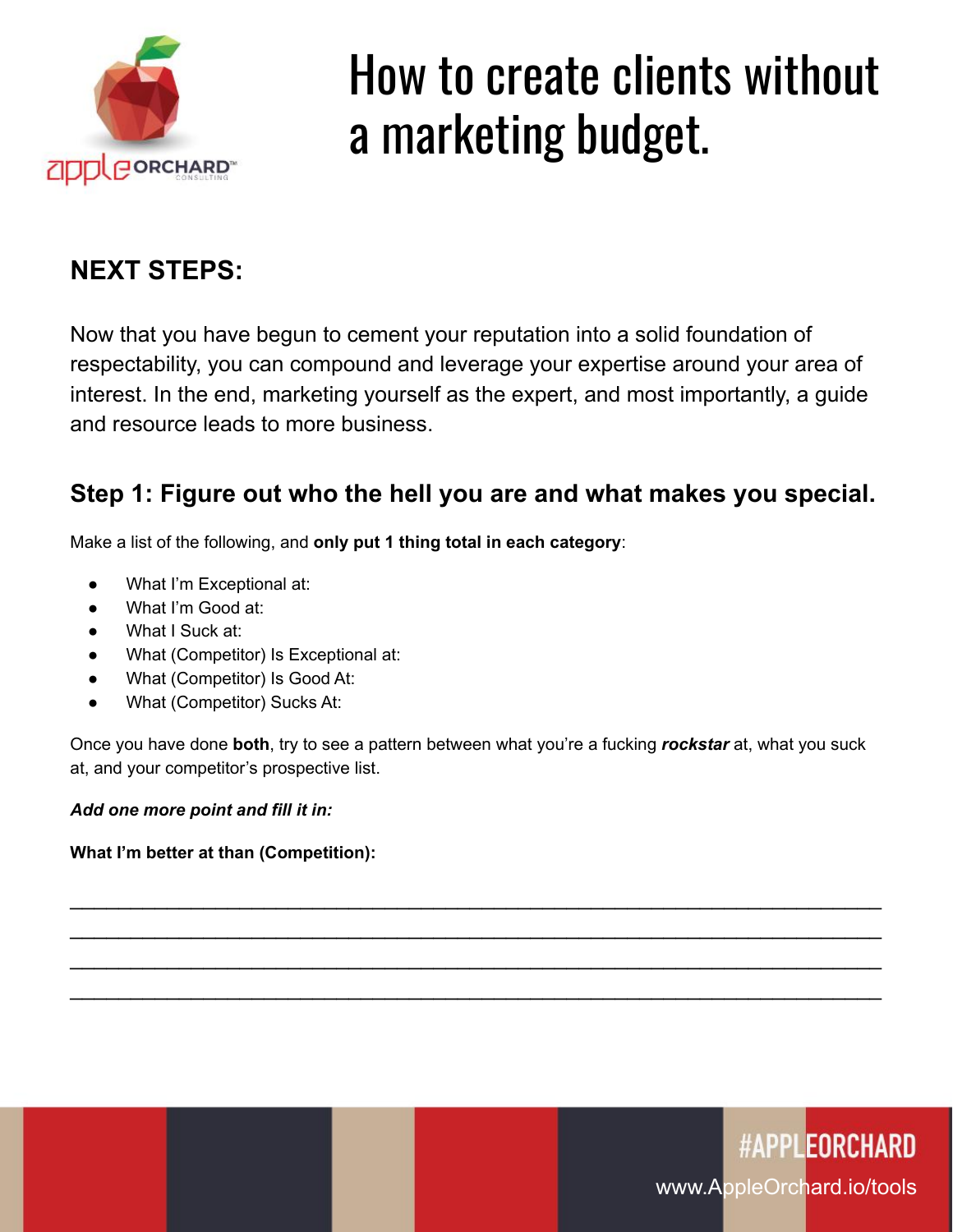

#### **NEXT STEPS (cont'd):**

#### **Step 2: Figure out the types of people you want to attract by Being Who You Are.**

Who do you like working with? What types of industries do you enjoy doing work for? What types of projects do you like working on?

 $\overline{\phantom{a}}$  , and the contribution of the contribution of the contribution of the contribution of the contribution of the contribution of the contribution of the contribution of the contribution of the contribution of the  $\overline{\phantom{a}}$  , and the contribution of the contribution of the contribution of the contribution of the contribution of the contribution of the contribution of the contribution of the contribution of the contribution of the

 $\overline{\phantom{a}}$  , and the contribution of the contribution of the contribution of the contribution of the contribution of the contribution of the contribution of the contribution of the contribution of the contribution of the  $\overline{\phantom{a}}$  , and the contribution of the contribution of the contribution of the contribution of the contribution of the contribution of the contribution of the contribution of the contribution of the contribution of the

 $\overline{\phantom{a}}$  , and the contribution of the contribution of the contribution of the contribution of the contribution of the contribution of the contribution of the contribution of the contribution of the contribution of the  $\overline{\phantom{a}}$  , and the contribution of the contribution of the contribution of the contribution of the contribution of the contribution of the contribution of the contribution of the contribution of the contribution of the

More importantly than all that though, who's your like-minded chill-bro duderino, customer, client, or otherwise? What does your "tribe" look like?

Where do they "live", how can you reach them, and what do you think they'd want to see from you?

#### **POWER TIP: Collaborate to Double your impact.**

Make a list of industry professionals who also serve your tribe and fit your vibe that you can collaborate with to create even more impact for your ideal clients.

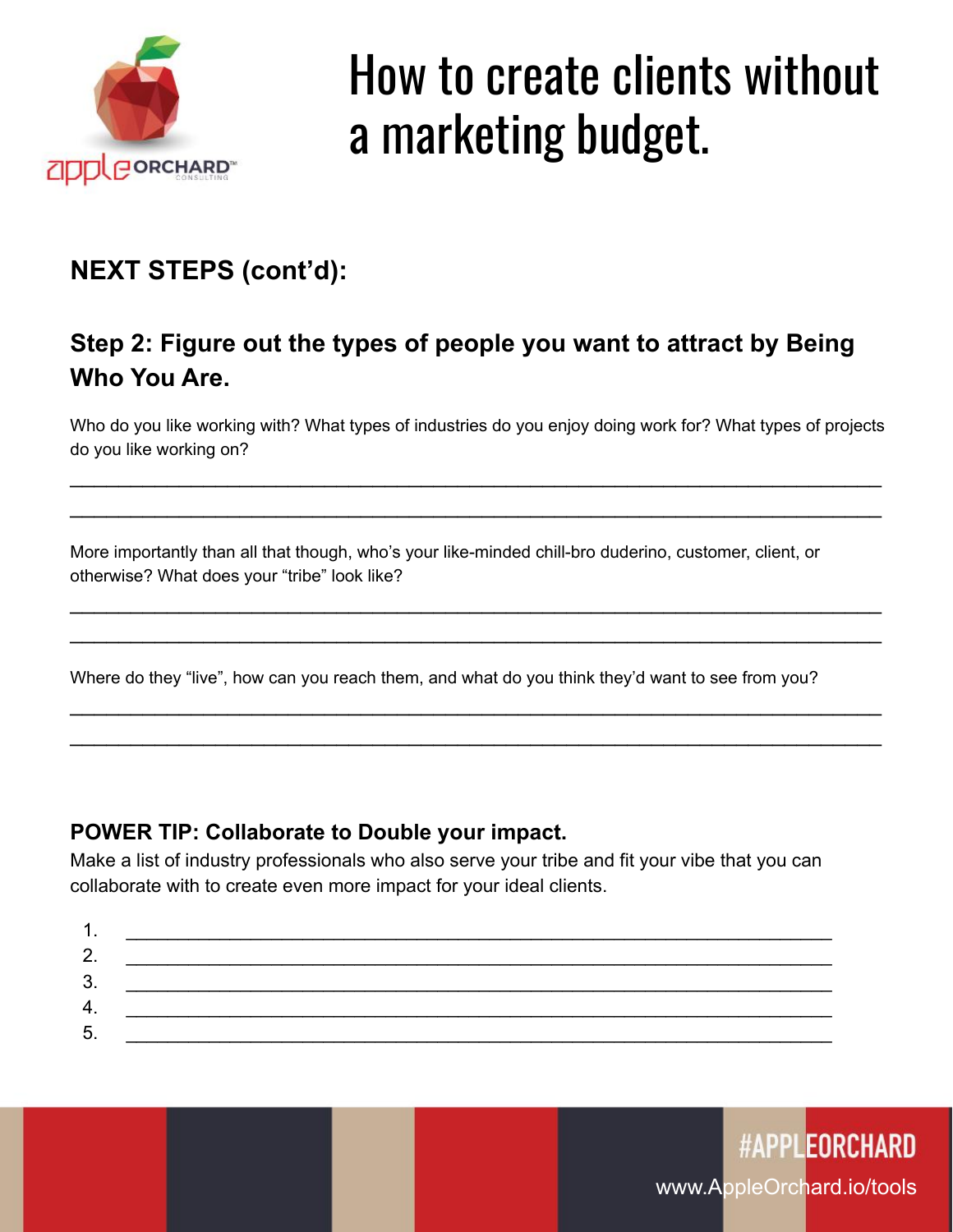

#### **NEXT STEPS (cont'd):**

#### **Step 3: Outline and showcase all of your credibility ONLY as it relates to helping your "tribe" achieve their outcomes.**

You probably already have some credibility clues hanging around:

1. Testimonials on your website, in marketing materials and social media (you do have these, right?)

2. Past experience of being 'selected' by industry bodies or authorities in your sphere — conference speaking, TED talks etc.

- 3. Previous companies and clients you have worked with.
- 4. Case studies of the results you have helped clients (people like them) achieve.
- 5. Publications and media appearances. None of these? See
- 6. Awards, accolades and certificates (not your "Little Dolphin 5m Swimmer" certificate!)
- 7. And, of course, your content, it needs to be current and consistent!

#### **AUTHORITY IS NOTHING WITHOUT YOUR EPIPHANY STORY- 'Use The 4 F's'**

**Educate your clients on the exact moment you decided to start solving their problem.** Show your *own* journey from A to B — even the bad bits. **Your FFFF credibility clues**: **Firsts:** when did you do the solution you are promising for the first time? When did you first understand the problem and come up with a solution? When did you first have the problem?

**Failures:** what did you try that didn't work? What else did you try?

**F\*ck ups:** what did you do wrong? How big a screw up was it? Be honest and revel in the gory details!

**Fight backs:** how did you fight back from failures and f\*ck ups? Who guided you? What elixir did you find and you are now offering to your audience?

## **#APPLEORCHARD** www.AppleOrchard.io/tools